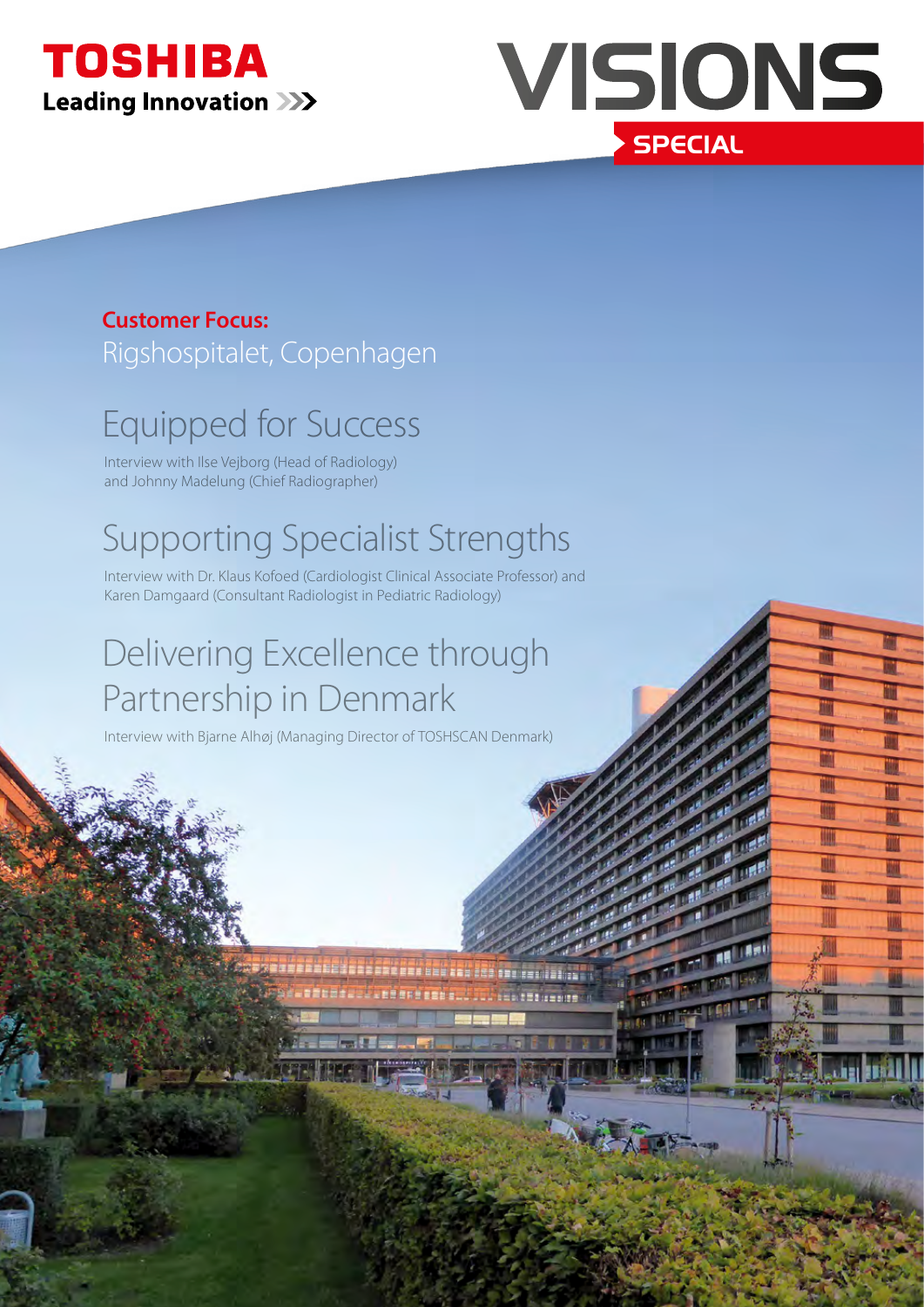# Equipped for Success

The Radiology Department at Rigshospitalet Copenhagen in Denmark is an emerging global center of excellence and comprises nearly 300 staff, carries out more than 160,000 examinations per year it has significant capabilities in both specialist clinical practice and pioneering research and is gaining increasing recognition as a global center of excellence. The Department has been equipped to the highest standards with a large proportion of its systems made by Toshiba. Ilse Vejborg, Head of Radiology, and Johnny Madelung, Chief Radiographer, lead the Department and have been largely responsible for driving its long term development into a world class diagnostics centre, together with highly specialised teams. VISIONS spoke to Ilse and Johnny to find out exactly how this has been achieved.

Inside the Rigshospitalet, the spacious reception and route to the Radiology Department, where the VISIONS interviews are scheduled, have a calm, relaxed atmosphere, which gives little indication that this is one of Denmark's largest, busiest and most prestigious specialized hospitals, with 1200 beds, more than 100 departments and functions, over 50 professional specialties and 8000 staff. Using resourceful and clever spatial design, including use of underground room for housing medical equipment, the hospital has created a welcoming and friendly environment, in which, cutting-edge diagnostics, treatment, patient care, research and medical education are carried out efficiently and effectively.

### THE HEART OF HEALTHCARE

At the heart of the Radiology Department, literally and figuratively, is the staff. In the center of the Department's main isle, hangs a large board featuring the staff – their photographs, names, specialisms and job title. It includes each and every employee at the facility. There are nearly 300 profiles on display, arranged within five specialist sectors, including Body Imaging, Breast Imaging, Neuro radiology, Ultrasound and Vascular Intervention. Alongside their own specialisms, the Department's staff also played a major role in developing a brand new trauma center that has recently been opened at the hospital. Its highly skilled and highly motivated individuals, working together within a nonhierarchical structure, enable this facility to achieve formidable results in clinical practice and research. The Department's cutting-edge equipment, which includes 15 ultrasound-, 11 CT- and five MRIs scanners. Most of the CT systems are made by Toshiba, and it has its own dedicated TOSHSCAN Denmark service engineer onsite, along with ongoing support from staff at TOSHSCAN Denmark, Toshiba Europe and Toshiba Japan. This ensures it deliver the high quality imaging necessary

for accurate diagnosis, treatment and research into the specialist cases that the hospital receives.

Ilse Vejborg, was recently appointed as the new Head of the Radiology Department. She has worked at the hospital for more than 24 years. She described the team dynamic, which enables the Department to achieve the high standards that it has become reknown for.

"This is the biggest radiology department in Denmark, 295 highly specialized staff – You might think it would be a challenge to simply remember who everyone working here is, and yet the sheer size of the department offers more of a benefit than challenging to manage!" she remarked. "This is because our staff are clearly organized according to specialized sector, which gives everyone unique opportunities to utilize and develop their expertise. I rely completely on, and trust in, their specialist skills. All our specialists are very experienced and 100% engaged in delivering a very high level of service. We have cultivated a strong sense of teamwork, despite the large size of the department, and there are no barriers between different staff. We all work together to solve problems and get procedures done, and this is a nice feeling."

Johnny Madelung, Chief Radiographer, originally joined the department 26 years ago and has been working in his current post for the last 12 years.

"The Department is a really nice place to work," he said. "Specialists and other staff work together well in its open and communicative environment. We have a multinational team, with Danish, English, Swedish, or Norwegian languages spoken. This positive environment has been cultivated over many years. This doesn't, of course, just happen easily by itself. The Department is well-equipped with state-of-the-art systems and spatially arranged to optimize the environment for patient and staff alike. The positive reputation of our great department attracts radiographers from all over the world, who are 'queuing up' to work here.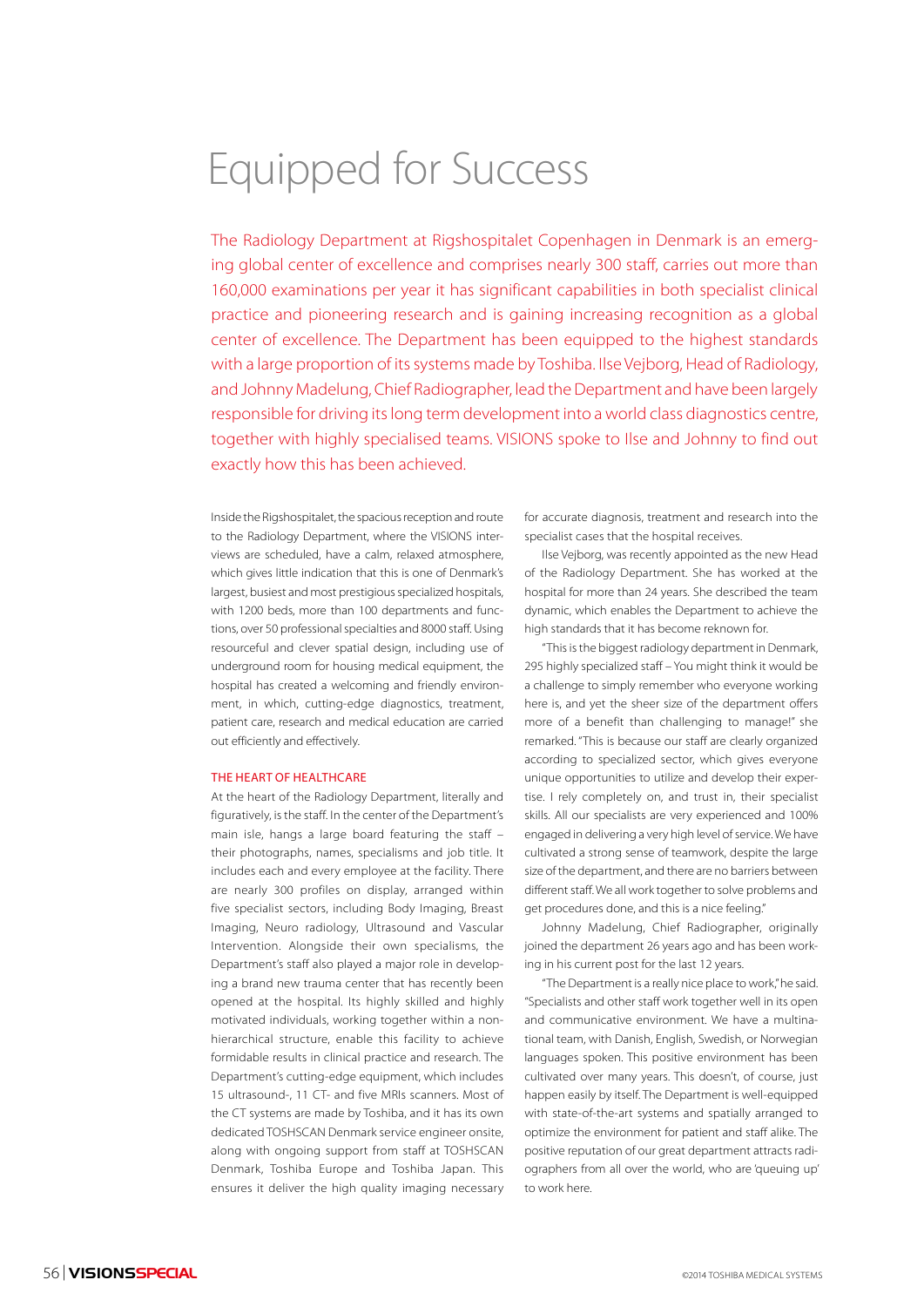

### AN EYE ON TECHNOLOGY

Alongside his clinical role, Johnny has driven the introduction of pioneering new equipment into the Department for many years.

"One of my main priorities is exploring new advances in technology to ensure that our staff has the right equipment to deliver high quality results," he said."I travel a lot to other hospitals worldwide, where I gather insight into the management of radiology departments in different countries. I bring back home any useful pieces of information on new products and practices. This is part of our two-way, information-sharing relationship with the other hospitals, in which, they are also invited back to learn about our procedures and equipment. Most radiology departments are more than happy to participate in this type of exchange and want to showcase the best of their knowledge to help and inspire others."

## EXPERT-LED DECISION-MAKING

As the Department expands in both clinical and research capabilities, and technological possibilities advance, acquiring new imaging equipment is a frequent priority for the team. From initial concept to final purchase, the decision-making process at the Radiology Department involves several specialists, hospital authorities and also the purchasing department.

"Normally, a working group comprising of physicians and radiographers, and regulatory medical technicians is formed to specify exactly what is required, thoroughly investigate the options available and their costs, and develop a tender for purchase," explained Johnny. "It is the staff who ultimately led the decision-making process,

# *Ilse Vejborg – Head of Department of Radiology*

*Before being appointed as Head of the Radiology Department at Rigshospitalet Copenhagen in (month) 2013, Ilse was Acting Head for one year. Alongside her new*  role, she still leads the mammography screening program for the Copenhagen, in *which, 200,000 women each year are screened as a preventative care measure against breast cancer. The screening program operates across five hospitals in the region. Her expertise in breast imaging, gathered over more than 18 years, also extends to on national and international levels. Ilse is the President of the Danish Society of Breast Imaging, she is a member of the Danish national Steering Committee on breast cancer Imaging and of the council in the Danish Breast Cancer Cooperative Group (DBCG) and the Danish National Steering Committee of Quality Assurance in Mammography Screening (DKMS). In addition, she is one of three medical experts on breast imaging on The Danish National Complaint Board. Ilse develops national clinical guidelines on both diagnosis of breast cancer and mammography screening. She also supervises PhD students at the department of Radiology. She is an associate editor of BMC Cancer and has authored 59 scientific papers and contributed to textbooks on breast examination as well as organized and presented in international and national training courses, scientific congresses and seminars and media broadcasts.*

# *"One of my main priorities is exploring new advances in technology."*

according to what functionality they require in systems, because they will work daily with the equipment acquired. We keep all those involved in the decisionmaking process updated on the latest developments in the equipment marketplace."

Johnny is also head of the Department's environmental group, which aims to ensure that health, safety, comfort and environmentally sustainability are incorporated inherently in the workplace. These factors are also increasingly important considerations in the decisionmaking process for purchasing new equipment.

While functionality principally drives the choice of equipment at the hospital, the eventual purchase is, of course, subject to financial approval and appropriate purchasing processes.

"We wanted to have the Toshiba machine as it was the best," added Ilse. "Of course, advanced technology has a price tag, but we wanted our staff to have the tools to help them excel, so we demonstrated the value of the system to our purchasing staff really specifying exactly what it offered to justify the expense."

Service is also a key element in choosing systems.

"The first CT scanner that we bought from Toshiba, eight years ago, already provided a very exciting option,"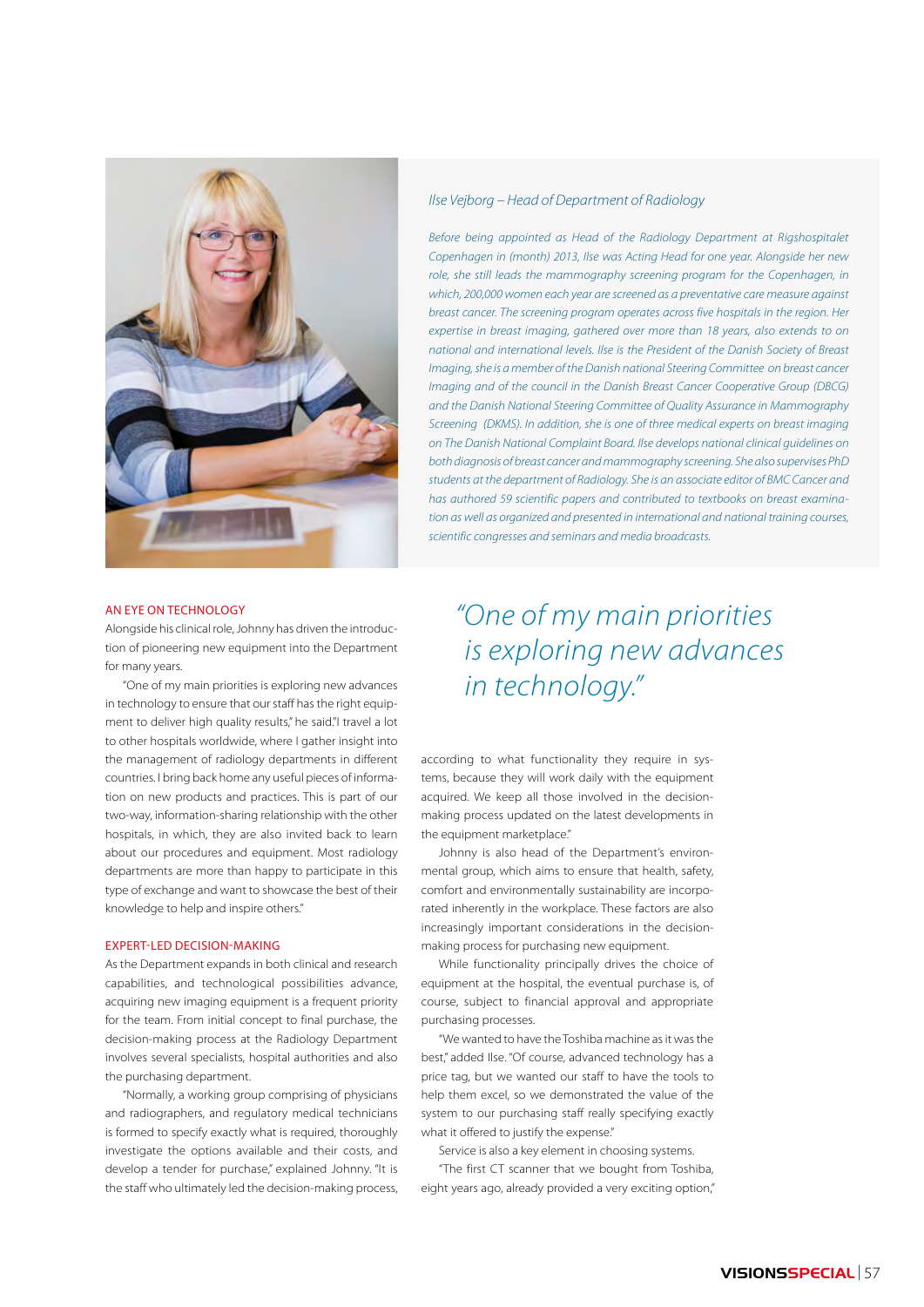remarked Johnny, "We had heard of it before, but didn't initially know very much about it. When we explored the option, we could clearly see that the scanner's capabilities were way beyond the capabilities of other scanners. Toshiba was, and still is, one step ahead of the other scanners. It offered the exciting option of upgrading from using our single slice system to Toshiba's new Aquilion 64-multislice CT system. The big issue for us, however, was what would be the arrangement for service from a Japanese manufacturer. Bjarne Alhøj, Managing Director of TOSHSCAN Denmark, our Toshiba representative in Denmark, assured us that the requested service would be provided. So we purchased it and have been delighted with the system, its capabilities, performance, maintenance and service ever since."

The Department now has three Aquilion 64-multislice CT scanners, one Aquilion ONE™ 640 slice Dynamic Volume CT scanner, two Aquilion ONE™ /ViSION Edition 640-slice Dynamic Volume CT scanners, one Aquilion™ LB 16-slice Sliding Gantry CT scanner in the NeuroSurgery Department, two Aquilion LB 32-slice Sliding Gantry scanners in the new Trauma Center and one Infinix™ VF-I Angiosystem. For the last year, a full-time TOSHSCAN Denmark service engineer has been located at the hospital to assist with any technical issues.

### ENHANCED CAPABILITIES

With the majority of the Department's CT systems now comprised of Toshiba technology, the capabilities of the five specialist sectors have advanced and the throughput of the department has increased. Having high quality systems has contributed towards increasing the hospital's patient throughput from 15,000 examinations per year in 2001 to 55.000 per year in 2013.

The staff particularly welcomed the enhanced capabilities offered by their first Toshiba's Aquilion 64 multislice CT scanner, and the enhancements offered by Toshiba's equipment ever since.

"The 64-slice CT scanner was a breakthrough at the time!"' exclaimed Johnny." Other scanners featured this, but it was astonishing. The quality of images that we could achieve with it couldn't be compared to anything we'd had before. It has now become our workhorse and we have since purchased a new 640 slice system, with

## *Johnny Madelung – Chief Radiographer*

*Johnny Madelung joined the Radiology Department in 1985 and was appointed Chief Radiographer in 2001. Johnny is an expert in imaging technology and has also been requested to equip and set up several Radiology Departments in other hospitals in Denmark.* 

*"The dose reduction possibilities offered with Toshiba equipment are marvelous."*

which, we are still exploring capabilities, but also provide superior quality images. All our systems are in constant use in the Department."

"We work to improve the quality of our work and make images that are better and better each day," added Ilse. "The applications that staff can make are very good. The dose reduction possibilities offered with Toshiba equipment are marvelous and are continuously improving. The best becomes even better. With the Aquilion 640-multislice, we perform a wider range of perfusion imaging and improve the assessment and adjustment of oncology treatment regimes. We also carry out guided scans of the whole liver in one section and guided ablation needle biopsies. For pediatric imaging, the shorter time required for scanning and dose reduction is ideal."

Through the partnership with TOSHSCAN Denmark, the Department receives regular software upgrades, which ensure that even their older Toshiba systems can be further optimized.